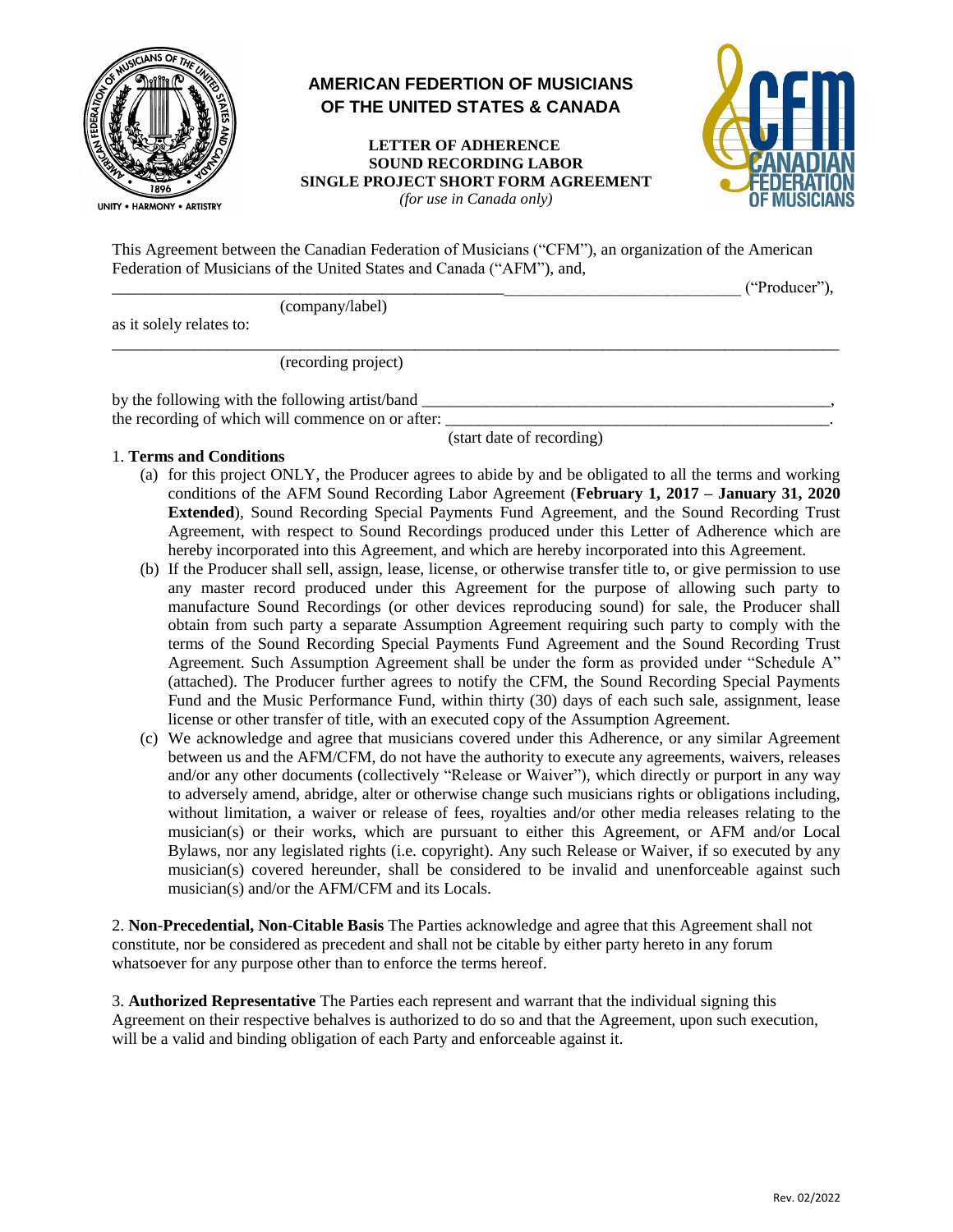## **IN WITNESS WHEREOF, the Parties have executed this Agreement effective as of the date set forth above.**

## **Accepted and Agreed:**

| For completion by Producer  | For completion by CFM Official                                                                      |
|-----------------------------|-----------------------------------------------------------------------------------------------------|
| Company Name                |                                                                                                     |
| Name of                     | Signature<br>Date                                                                                   |
| Authorized Officer          | For additional information about filing of contracts, fees and<br>terms, please contact AFM Local # |
| Signature<br>Date           |                                                                                                     |
| <b>Street Address</b>       |                                                                                                     |
| City, Province, Postal Code | Telephone<br>Email                                                                                  |
| Email<br>Telephone          |                                                                                                     |

**Note: "Schedule A"/Assumption Agreement on the following pages should only be completed if the sound recording(s) falling under this original Agreement are assigned, licensed or otherwise transferred to a third party.**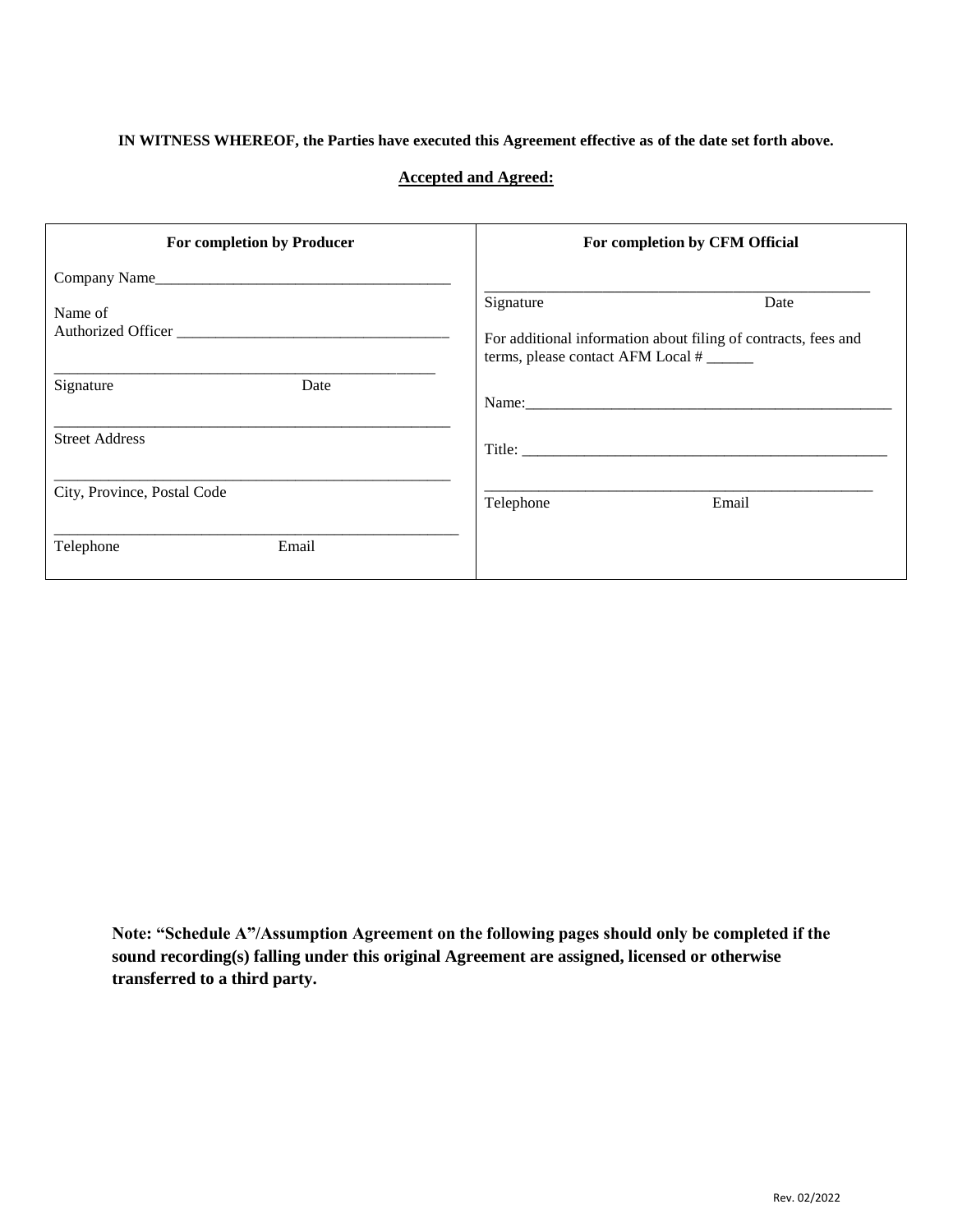## **"SCHEDULE A"**

## **ASSUMPTION AGREEMENT**

## *SOUND RECORDING SINGLE PROJECT SHORT FORM AGREEMENT (Canada)*

The undersigned, \_\_\_\_\_\_\_\_\_\_\_\_\_\_\_\_\_\_\_\_\_\_\_\_\_\_\_\_\_\_\_\_\_\_\_\_\_\_\_\_\_\_\_\_\_\_\_\_\_\_\_\_\_\_\_\_\_\_\_\_\_\_\_\_\_\_\_\_\_\_\_\_\_\_,

(buyer, assignee, lessee, licensee, transferee - hereinafter referred to as the "Distributor"),

in Agreement with \_\_\_\_\_\_\_\_\_\_\_\_\_\_\_\_\_\_\_\_\_\_\_\_\_\_\_\_\_\_\_\_\_\_\_\_\_\_\_\_\_\_\_\_\_\_\_\_\_\_\_\_\_\_\_\_\_\_\_\_\_\_\_\_\_\_\_\_\_\_\_\_\_

(original production/recording company - herein referred to as the "Company").

The Company identifying audio recordings produced from master records containing music performed or conducted by musicians covered under any AFM Sound Recording Agreement, of which the Distributor agrees to be legally bound by the terms and conditions of the applicable Sound Recording Manufactures' Special Payments Fund Agreement and Sound Recording Trust Agreement (collectively, "Fund Agreements") with respect to such audio recordings in the same manner as if it were signatory to the Fund Agreements. Such terms and conditions include, but are not limited to the following:

- a) The Distributor shall make payment to the Funds with respect to sales of Sound Recordings in the amount and at the time required under the Fund Agreements.
- b) The Distributor shall keep full and accurate records and accounts concerning all transactions on which payments to the Fund(s) are required in convenient form, and pursuant to approved and recognized accounting practices.
- c) The Funds shall have the right at all reasonable times during the Distributor's business hours to have their agents examine and audit all accounts and records, including the agreement between the Company and the Distributor by which rights the identified audio recordings are transferred, as may be necessary to verify that the Distributor is complying with its payment obligation to the Fund(s).

2. It is expressly understood and agreed that the rights of the Distributor to sell such Sound Recordings shall be subject to and conditioned upon compliance with the terms and conditions of the Fund Agreements; and further agreed that the AFM/CFM (on behalf of the musicians) and the Funds shall be entitled to seek injunctive relief and damages against the Distributor, if the Distributor does not comply with the terms of the Fund Agreements.

3. The Distributor agrees that in the event it sells, assigns, leases, licenses or otherwise transfers title to or permission to use one or more Sound Recordings to another party, the Distributor will obtain from such party an newly executed Assumption Agreement covering the rights disposed of, and shall provide an executed copy of such Assumption Agreement to the AFM/CFM and to the Fund(s) within thirty (30) days of such sale, assignment, lease, license or transfer. Upon delivery of such Assumption Agreement and with the consent of the AFM/CFM, which shall not be unreasonably withheld, the Distributor shall not be further liable to the AFM/CFM or to either Fund for failing to comply with the terms of the Fund Agreement.

Both the AFM/CFM and the Fund(s) shall look exclusively to the subsequent transferee for compliance with the terms of the Fund Agreement(s) with respect to the rights acquired. In the event the Distributor fails to deliver such Assumption Agreement, or the AFM/CFM reasonably withholds its consent or both, the Distributor shall continue to be liable for compliance with the terms of the Fund Agreements with respect to the use of the audio recordings by such third party.

4. Except as provided in the preceding paragraph, the Distributor shall be liable for the payments and other obligations described above, based only upon rights actually acquired by the Distributor, and only for the period it holds such rights.

## **Album or single Sound Recording being Licensed or otherwise Transferred to the Distributor named above and below:**

1.\_\_\_\_\_\_\_\_\_\_\_\_\_\_\_\_\_\_\_\_\_\_\_\_\_\_\_\_\_\_\_\_\_\_\_\_\_\_\_\_\_\_\_\_\_\_\_\_\_\_\_\_\_\_\_\_\_\_\_\_\_\_\_\_\_ 2.\_\_\_\_\_\_\_\_\_\_\_\_\_\_\_\_\_\_\_\_\_\_\_\_\_\_\_\_\_\_\_\_\_\_\_\_\_\_\_\_\_\_\_\_\_\_\_\_\_\_\_\_\_\_\_\_\_\_\_\_\_\_\_\_\_ 3.\_\_\_\_\_\_\_\_\_\_\_\_\_\_\_\_\_\_\_\_\_\_\_\_\_\_\_\_\_\_\_\_\_\_\_\_\_\_\_\_\_\_\_\_\_\_\_\_\_\_\_\_\_\_\_\_\_\_\_\_\_\_\_\_\_

(if more space is needed attach a separate listing here to)